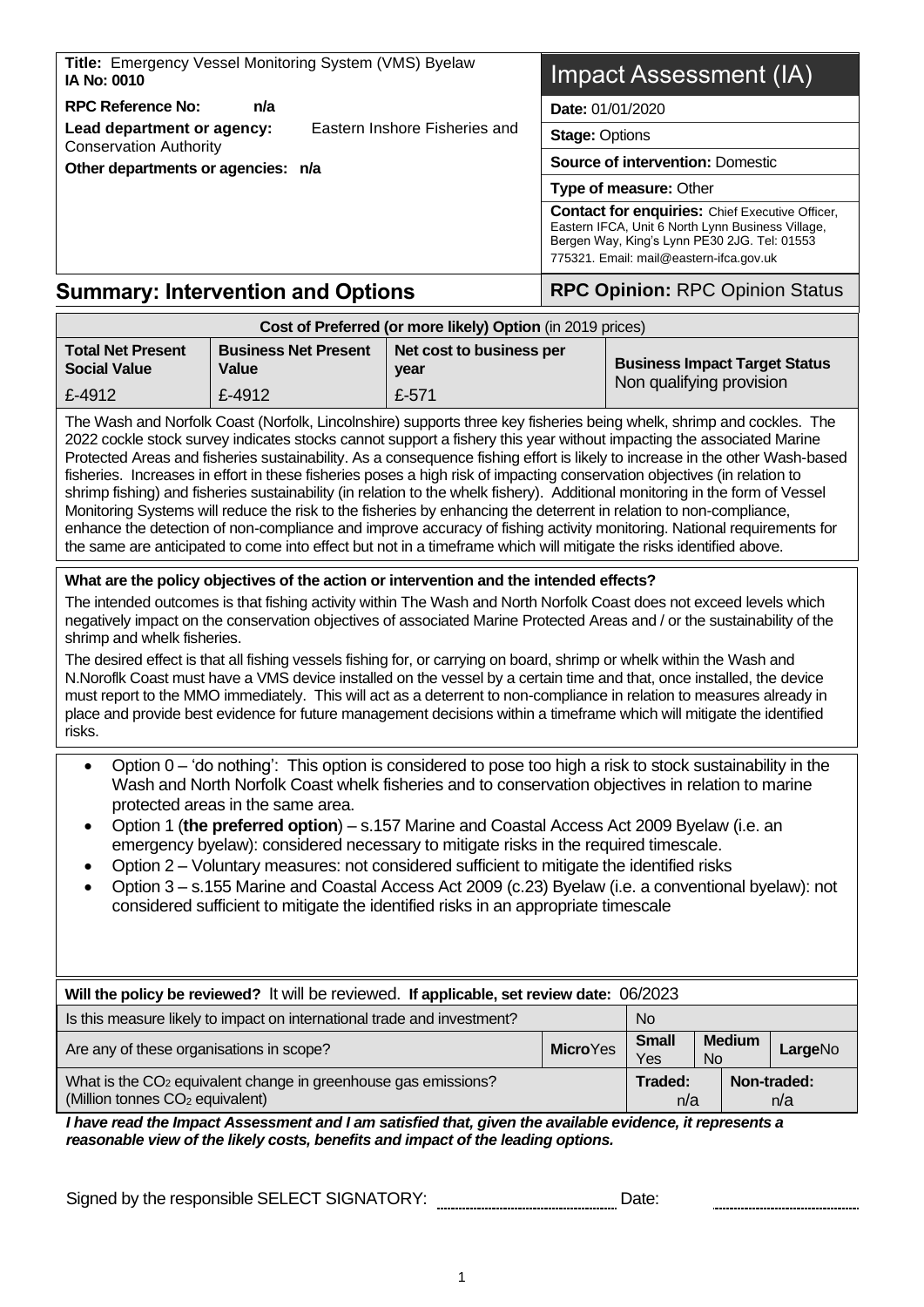# **Summary: Analysis & Evidence** Policy Option 1

**Description:** 

#### **FULL ECONOMIC ASSESSMENT**

| <b>Price Base</b><br><b>PV Base</b>                                                                                                                                                                                                                                                                                                                             |  |                                                      | <b>Time Period</b>                          |       | Net Benefit (Present Value (PV)) (£)                         |        |                                      |                                         |  |
|-----------------------------------------------------------------------------------------------------------------------------------------------------------------------------------------------------------------------------------------------------------------------------------------------------------------------------------------------------------------|--|------------------------------------------------------|---------------------------------------------|-------|--------------------------------------------------------------|--------|--------------------------------------|-----------------------------------------|--|
| <b>Year 2019</b>                                                                                                                                                                                                                                                                                                                                                |  | <b>Year 2020</b><br>Years<br>Low: $n/a$<br>High: n/a |                                             |       | Best Estimate: -4912                                         |        |                                      |                                         |  |
| COSTS (£m)                                                                                                                                                                                                                                                                                                                                                      |  |                                                      | <b>Total Transition</b><br>(Constant Price) | Years | <b>Average Annual</b><br>(excl. Transition) (Constant Price) |        | <b>Total Cost</b><br>(Present Value) |                                         |  |
| Low                                                                                                                                                                                                                                                                                                                                                             |  |                                                      | n/a                                         |       | n/a                                                          |        |                                      | n/a                                     |  |
| <b>High</b>                                                                                                                                                                                                                                                                                                                                                     |  |                                                      | n/a                                         |       | n/a                                                          |        |                                      | n/a                                     |  |
| <b>Best Estimate</b>                                                                                                                                                                                                                                                                                                                                            |  |                                                      | £0                                          |       |                                                              | 19,320 |                                      | 189,933                                 |  |
| Description and scale of key monetised costs by 'main affected groups'<br>The key monetised cost relates to the cost per report transmitted by VMS+ devices at an increased rate<br>(once in every 3 minutes) for an estimated 23 vessels.                                                                                                                      |  |                                                      |                                             |       |                                                              |        |                                      |                                         |  |
| Other key non-monetised costs by 'main affected groups'<br>The cost of installation of IVMS devices is not monetised because grant funding is available for installation.<br>VMS+ devices are already a mandated requirement and so no cost is associated. IVMS reports are the key<br>non-monetised cost which are thought to range from £0 to £150 per annum. |  |                                                      |                                             |       |                                                              |        |                                      |                                         |  |
| <b>BENEFITS (£m)</b>                                                                                                                                                                                                                                                                                                                                            |  |                                                      | <b>Total Transition</b><br>(Constant Price) | Years | <b>Average Annual</b><br>(excl. Transition) (Constant Price) |        |                                      | <b>Total Benefit</b><br>(Present Value) |  |
| Low                                                                                                                                                                                                                                                                                                                                                             |  |                                                      | n/a                                         |       | n/a                                                          |        |                                      | n/a                                     |  |
| High                                                                                                                                                                                                                                                                                                                                                            |  |                                                      | n/a                                         |       | n/a                                                          |        |                                      | n/a                                     |  |
| <b>Best Estimate</b>                                                                                                                                                                                                                                                                                                                                            |  |                                                      | n/a                                         |       |                                                              | n/a    |                                      | n/a                                     |  |
| Description and scale of key monetised benefits by 'main affected groups'<br>None identified                                                                                                                                                                                                                                                                    |  |                                                      |                                             |       |                                                              |        |                                      |                                         |  |
| Other key non-monetised benefits by 'main affected groups'<br>The key non-monetised cost relate to the long term sustainability to whelk fisheries within The Wash and<br>North Norfolk Coast and enabling a shrimp fishery to remain open where there is a risk to the conservation<br>objectives in the associated Marine protected Area.                     |  |                                                      |                                             |       |                                                              |        |                                      |                                         |  |
| Key assumptions/sensitivities/risks<br>Discount rate (%)                                                                                                                                                                                                                                                                                                        |  |                                                      |                                             |       |                                                              |        |                                      |                                         |  |
| The monetised costs are estimated on the basis that the requirement will have effect for two years. This is<br>unlikely because the emergency byelaw will only have effect for 12 months (potentially 18 months if<br>extended) and because it is anticipated that national measures will come into effect to require the same<br>during that time.             |  |                                                      |                                             |       |                                                              |        |                                      |                                         |  |

#### **BUSINESS ASSESSMENT (Option 1)**

| Direct impact on business (Equivalent Annual) £: |     |                  |                 | <b>Score for Business Impact Target (qualifying</b> |  |
|--------------------------------------------------|-----|------------------|-----------------|-----------------------------------------------------|--|
| Costs:                                           | 571 | <b>Benefits:</b> | <b>Net: 571</b> | provisions only) £m:                                |  |
|                                                  |     |                  |                 | non-qualifying provision                            |  |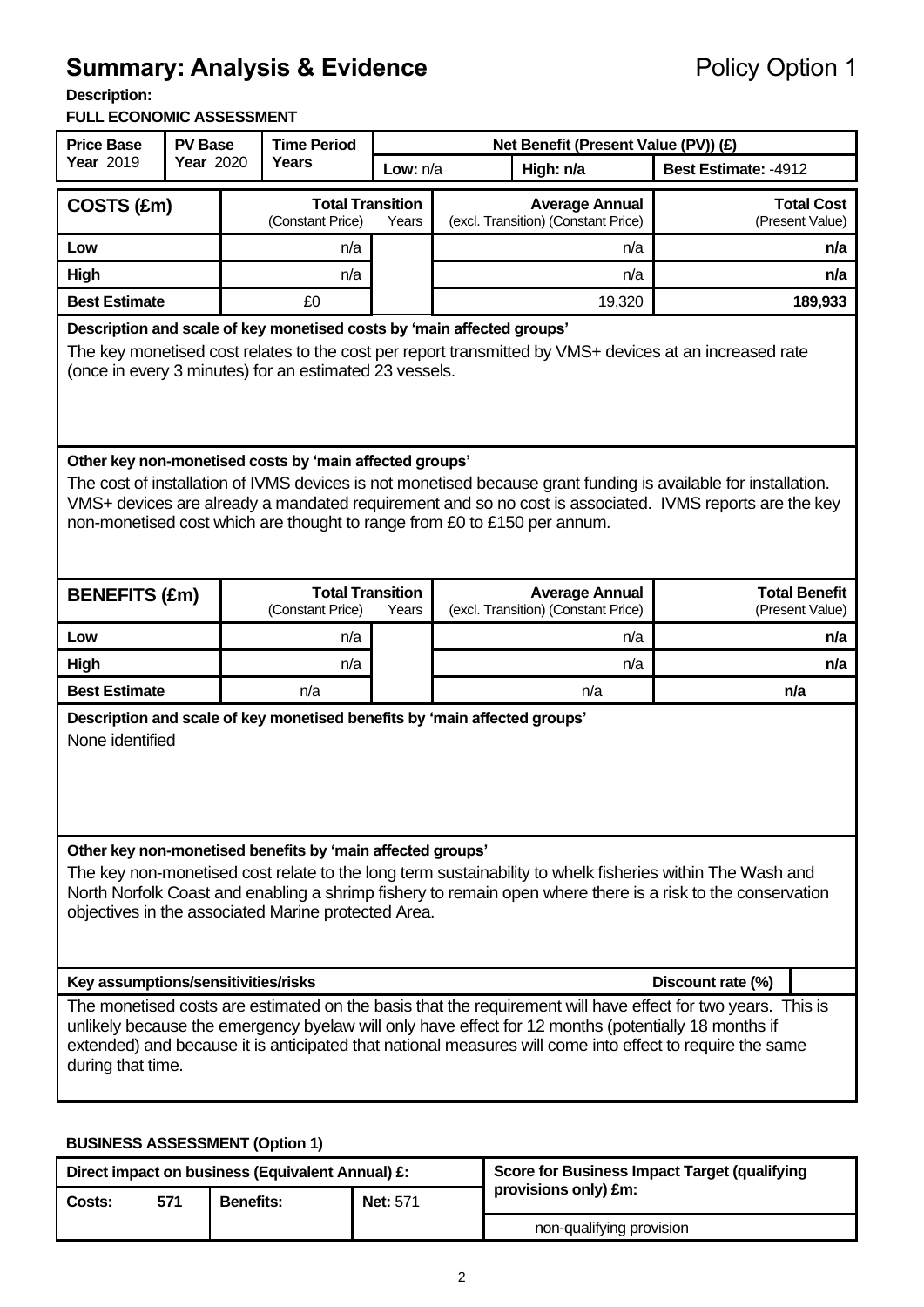## **Evidence Base**

## **Problem under consideration**

A number of factors are adding pressure to the fishing industry, including increases to fuel costs and the cost of living which have the potential to increase fishing effort generally as industry seeks to make up the shortfall. In addition, the likely absence of a cockle fishery this year (2022) has increased the likelihood of additional fishing effort in both the whelk and shrimp fisheries of the Wash and North Norfolk Coast Marine Protected Area (the MPA).

#### Whelk fishery

Evidence indicates that whelk fishing mortality is too high<sup>1</sup>. Additional measures are proposed for this fishery which should reduce the risk of over-fishing as a result of additional effort.

Ensuring compliance with whelk permit conditions will be crucial to preventing adverse impacts on stock sustainability. In particular, in relation to the limitation on the number of pots per vessel and the minimum landings size, both of which are only in effect inside the Eastern IFCA district.

IVMS and an increased reporting frequency for VMS+ devices will enable more effective detection of non-compliance and therefore an additional deterrent which will be crucial to reduce risk to an acceptable level to enable the fishery to continue.

#### Shrimp fishery

Annual shrimp fishing effort will be managed under the Shrimp Permit Byelaw 2018 when it comes into effect (which is expected imminently). A total number of trips per year will be ascribed to the shrimp fishery in The Wash and North Norfolk Coast each year to prevent impacting site integrity of the associated MPA<sup>2</sup>. Effort is monitored, and management measures will be introduced to reduce effort including limiting the trips per vessel. Ultimately, the fishery will close before the total number of trips is exceeded.

Monitoring effort has primarily relied on shrimp catch return forms provided by industry. However, compliance with catch returns has been poor historically. This reduces the level of certainty we can assign to our monitoring of effort which increases risk and the likelihood of a more pre-cautionary approach being necessary.

A new catch return system was put into effect from 1 January 2022, which should aid detecting non-compliance where no returns are provided.

Effort in the shrimp fishery is anticipated to increase if there is no cockle fishery which increases the likelihood that restrictions will need to come into effect. IVMS and increased reporting frequency for VMS+ devices will enhance the accuracy of the data used to monitor the fishery and provide a deterrent to non-compliance with reporting and any effort management measures which may come into effect.

#### The case for an emergency byelaw

National legislation, which will require IVMS to be installed and reporting<sup>3</sup>, is not anticipated to be in effect in a timeframe which will accommodate managing the risks set out above. There is still uncertainty as to when the increased reporting frequency on VMS+ devices will come into effect.

 $1$  Paper and minutes for Action Item 11,  $48<sup>th</sup>$  Eastern ICA meeting 8 June 2022.

 $2$  Minutes and papers for Action Item 12, 37<sup>th</sup> Eastern IFCA meeting 11 September 2019

<sup>&</sup>lt;sup>3</sup> <https://www.gov.uk/guidance/inshore-vessel-monitoring-i-vms-for-under-12m-fishing-vessels-registered-in-england>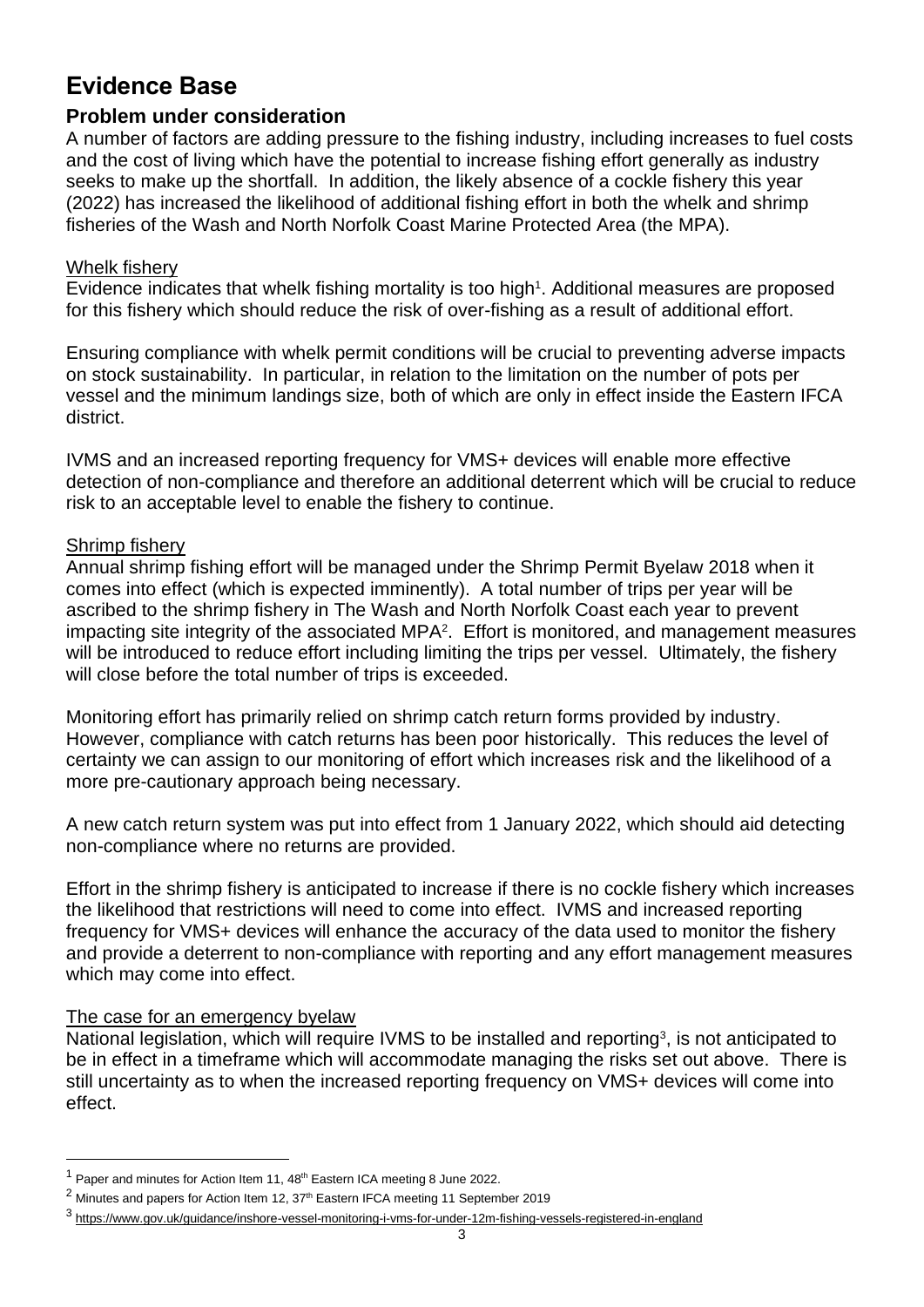The Shrimp Permit Byelaw 2018 will enable the Authority to implement an IVMS requirement ahead of the national measures, but this is not yet in effect and implementing the requirement as a permit condition will require additional process, with the effect being that it may not come into effect in a timescale which will effectively manage risk either, particularly with respect to the current Shrimp Permit Year (which ends 31 July 2022).

Therefore, consideration has been given to using a byelaw to implement IVMS and VMS+ requirements ahead of national measures coming into effect.

Subject to certain circumstances, the Authority can implement a byelaw without confirmation by the Secretary of State (an Emergency Byelaw) under s.157 of the Marine and Coastal Access Act 2009 (c.23). In effect, the Authority can make a byelaw immediately and which has immediate effect within the District.

The circumstances are that:

- a) The authority considers that there is an urgent need for the byelaw; and
- b) The need for the byelaw could not have reasonably been foreseen.

The current situation is considered to meet the requirements of both circumstances as follows;

#### *Urgent need*

Whelk fisheries in the Wash in particular are considered to be over-exploited and effective measures are required to prevent impacts on stock sustainability and industry viability.

Monitoring shrimp fishing effort is crucial to enable to continuation of the fishery within the MPA and ensuring the MPA's conservation objectives are not impacted. Current catch recording requirements are not considered sufficiently effective to mitigate the risk posed by anticipated increases in effort to the same extent as would have been the case in a 'normal' year (i.e. when a cockle fishery would have taken place). The current 'shrimp permit year' ends on 31 July 2022 and effort may need to be managed prior to then to prevent impacts.

The combination of factors driving additional effort in both fisheries also increases the risk associated with non-compliance at a time when compliance with measures will be crucial to prevent impacts on MPAs and stock sustainability.

#### *Unforeseen*

The anticipated increase in fishing effort is a result of a combination of low cockle stocks and the increases in cost of living and fuel prices. Neither of these could have reasonably been foreseen within the space of time that a conventional byelaw could have been used to address the associated risk.

## **Policy objective and intended effects**

The overall policy objective is as follows:

Fishing activity within The Wash and North Norfolk Coast does not exceed levels which negatively impact on the conservation objectives of associated Marine Protected Area<sup>4</sup> and / or the sustainability of the shrimp and whelk fisheries

The byelaw intends to have the following effects:

<sup>&</sup>lt;sup>4</sup> The associated MPA is the Wash and North Norfolk Coast Special Area of Conservation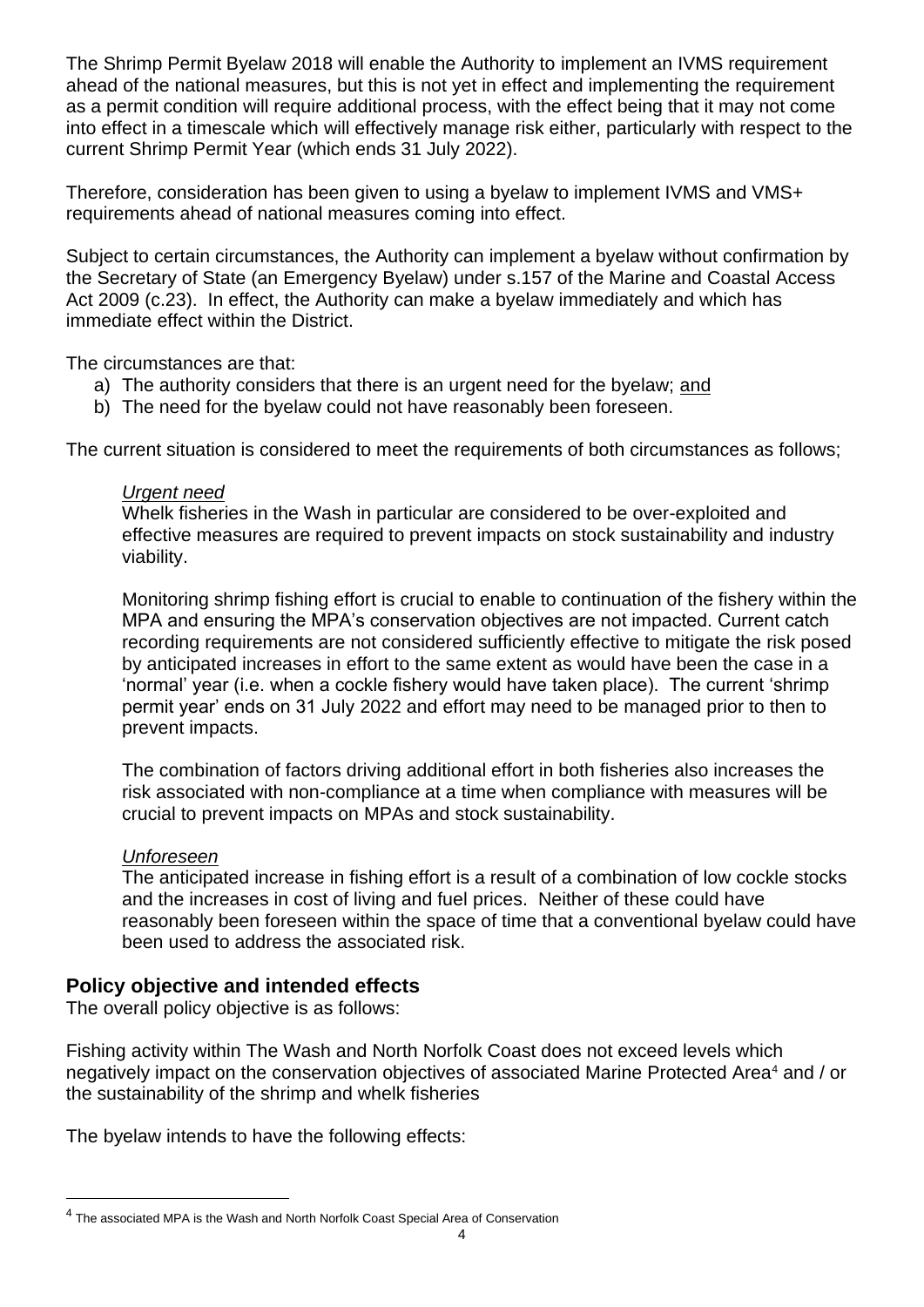With respect to carriage onboard a vessel of, and fishing for, shrimps or whelks within the 'Wash and North Norfolk Coast';

- To require all vessels to have an IVMS device fitted by a date determined by the vessel length as follows:
	- o 8 to 11.99m, by 17 July 2022
	- $\circ$  6 to 7.99m. by 22 August 2022
	- o Less than 6m, by 19 December 2022
- To require all vessels to report information from an IVMS or VMS+ device at the 3-minute reporting rate:
	- o Immediately if they have a device installed already; or
	- o Immediately after a device is installed.
- To require the person in charge of the vessel to ensure the device is working correctly.
- The area constituting the 'Wash and North Norfolk Coast' is defined within the byelaw:
- Enables authorisation to be given if appropriate to fish without a functioning device.

It is intended to come into effect as soon as possible and only have effect up until the point that national legislation comes into effect which will have the same effect.

## **Rationale and evidence to justify the level of analysis used in the IA (proportionality approach)**

This impact assessment should be considered an 'initial impact assessment' as referred to in defra Guidance to IFCAs on making byelaws<sup>5</sup>.

As a consequence of the lack of a cockle fishery in The Wash in 2022, there is a real possibility of significant increases in effort and fishing mortality in both shrimp and whelk fisheries in The Wash.

The evidence which sets out the risk in relation to the potential for the shrimp fishery to impact site integrity of associated Marine Protected Areas is well documented including through the associated Habitat regulations Assessment<sup>6</sup>.

With regards to the whelk fishery, the are identified from initial findings from a wider body of work to investigate the sustainability of the fishery within the whole district. These initial results are however in keeping with a similar assessment from within the Wash Economic Assessment undertaken by MarFishEco and which is to be published imminently. The information available is also corroborated by concerns raised by some within the fishing industry.

The rationale to justify the proposed emergency byelaw is considered sufficient given the level of risk posed to the fishery and the limited impact on fishery stakeholders relative to the potential for future impacts (longer term) for both fisheries and in the context that the measures are essentially an acceleration of national measures which are likely to be in place within the life span of this byelaw.

## **Description of options considered**

## Option 0 – 'do nothing'

The risk posed as a consequence of the lack of a cockle fishery requires mitigation to prevent impacts on stock sustainability in whelk fisheries and impacts on site integrity in relation to MPAs concurrent with shrimp fisheries.

<sup>5</sup> <https://www.gov.uk/government/publications/ifca-byelaw-guidance>

<sup>&</sup>lt;sup>6</sup> <https://www.eastern-ifca.gov.uk/habitats-regulations-assessment-impacts-shrimp-fishery-wash-north-norfolk-coast-special-area-conservation/>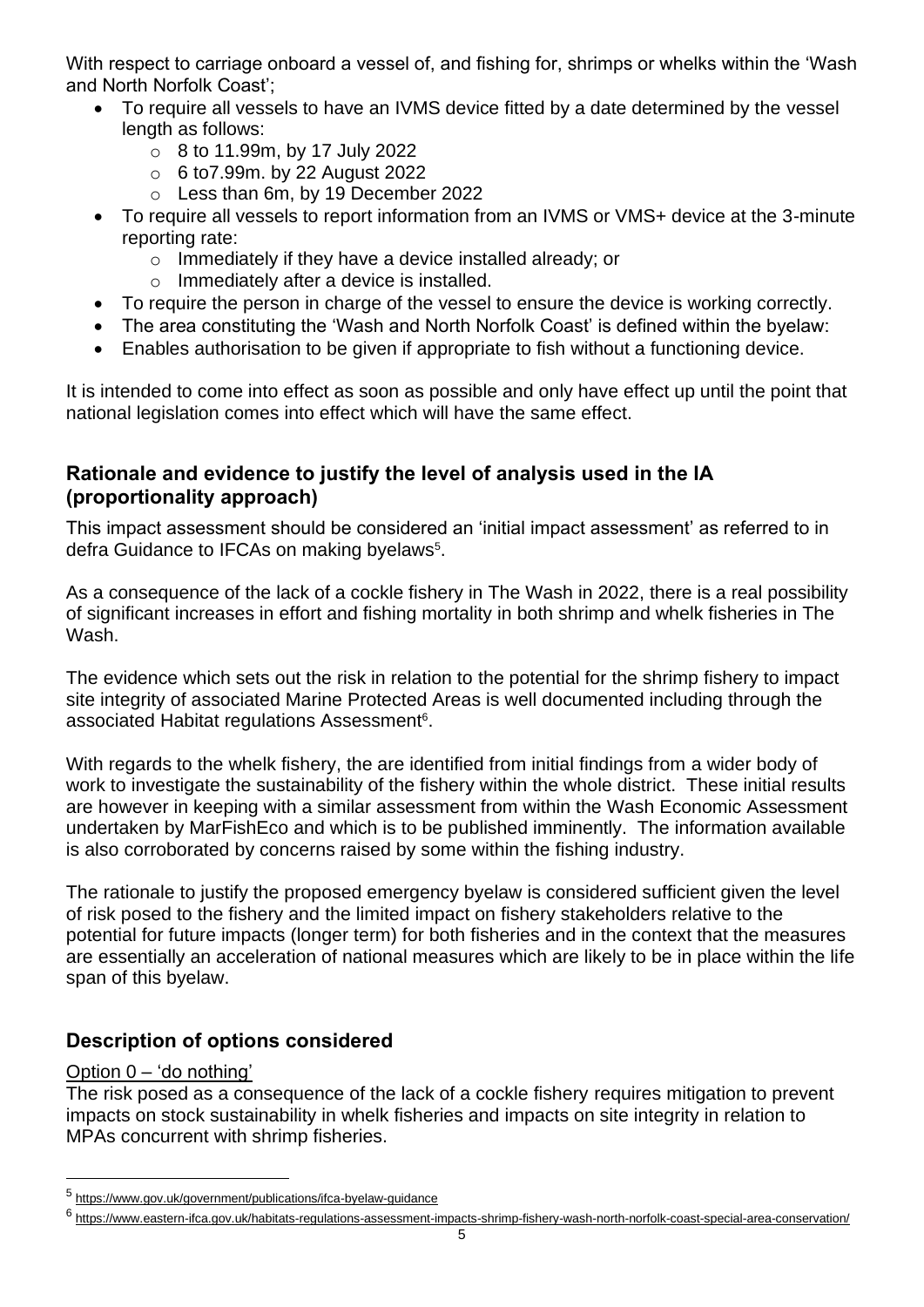The 'do nothing' option is not considered appropriate because failure to implement protective measures could be constituted as failure to meet our main duties set out in the Marine and Coastal Access Act 2009. In addition, the potential longer-term impacts on fishery livelihoods is considered greater than the short-term impacts of the measures.

#### Option 1 (preferred option) – s.157 Marine and Coastal Access Act 2009 Byelaw (i.e. an emergency byelaw).

This is the preferred option because it mitigates the risks identified in a timeframe which will benefit the protection of site integrity within the MPA and the sustainability of the whelk fishery in The Wash and north Norfolk Coast.

#### Option 2 – voluntary measures

Voluntary measures are not considered likely to be effective in this case. This is primarily based on evidence which indicates non-compliance with catch return reports which are already mandated (partiualry in the shrimp fishery) which reduces the likelihood of voluntary compliance with similar measures, and the risk posed to both an MPA and stock sustainability.

#### Option 3 - s.155 Marine and Coastal Access Act 2009 (c.23) Byelaw (i.e. a conventional byelaw)

A conventional byelaw would not likely come into effect within a timeframe which would mitigate the identified risks.

## **Summary and preferred option with description of implementation plan**

Option 1 will be implemented via an emergency byelaw (under s.157 of the Marine and Coastal Access Act 2009).

Once in effect, the byelaw will be advertised on the Eastern IFCA website and communicated directly to the persons to whom the byelaw applies (i.e. shrimp and whelk fishermen).

## **Monetised and non-monetised costs and benefits**

Expected costs relate primarily to the cost of increased reporting rates by VMS+ devices. These devices are installed on fishing vessel with a length of 12m and such is a mandatory requirement. The devices currently report once in every 2 hours, but reporting rates will be required to increase to once in every 3 minutes for the purpose of meeting the policy objective.

The estimated cost per vessel is £144 per annum. An estimated 23 vessels within the whelk and shrimp fleets will be affected by the measures in this way.

The cost associated with installation of IVMS devices is mitigated by the national roll-out of the system which includes grant funding to cover this cost. Depending on the supplier, a cost may be associated with sending reports from the device which is understood to be in the region of £150 per year.

In both cases, the scale of impact as a result of these measures is limited because device installation and reporting at the higher rate (once in every 3 minutes) is anticipated to be mandated via national legislation in the near future (i.e. the impact is limited to the time between this measure coming into effect and the national legislation also coming into effect).

Costs estimated for the purpose of this initial assessment are based on the requirements having effect for two years, and as such are likely to be a significant over-estimate of the real costs to industry.